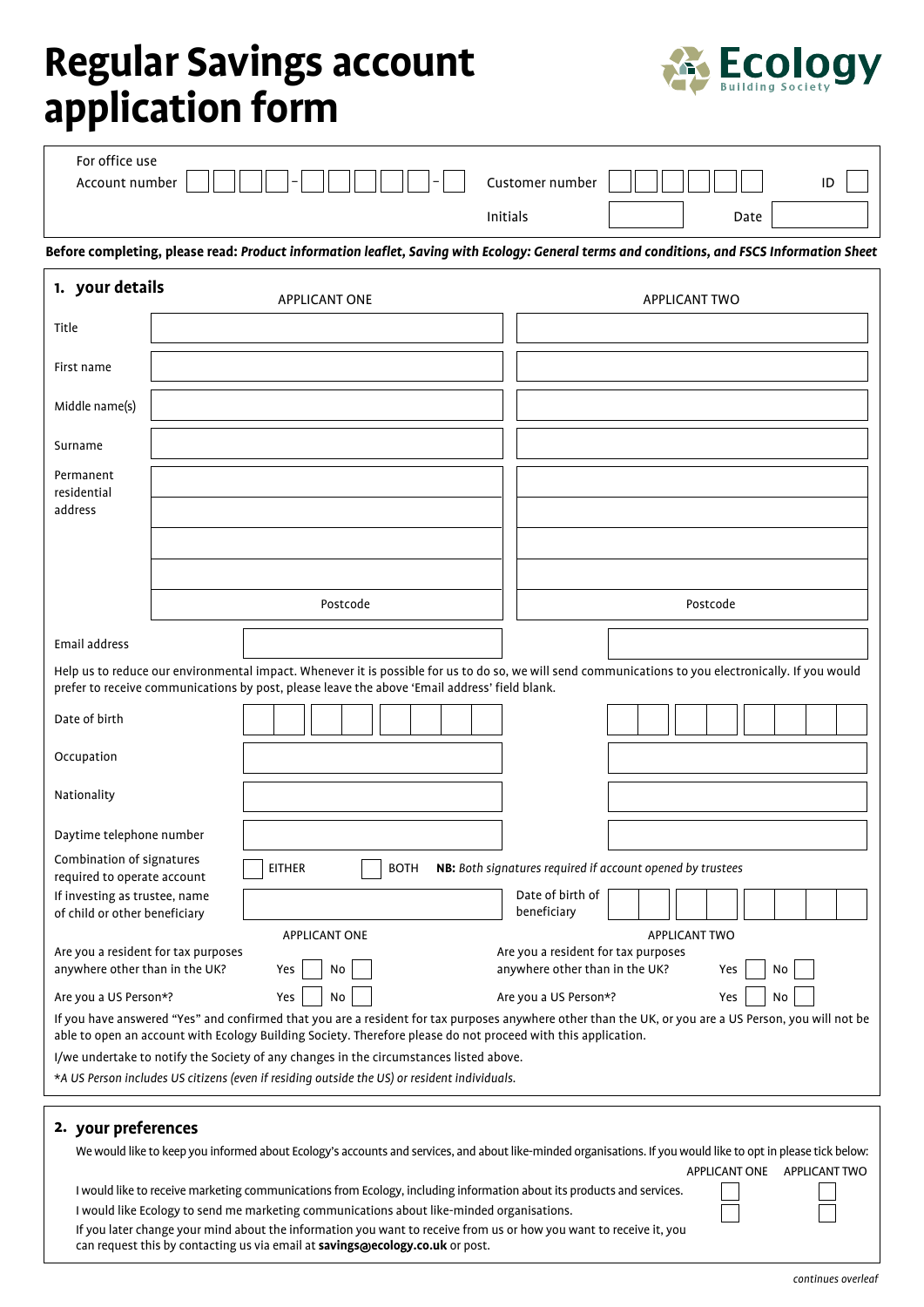|                | 3. Your monthly investment and interest payment instructions                                                                                                                                                                                                                                                                                                                                                                                                                                                                     |                                                                                                                                                                                                                                                                                                                                                                                                                                                                                                                                                                                                                                                                                                    |                                                                                                                                                                                                                                                                                                                                                                                                                                                                                                                                                                                                               |  |  |  |  |  |
|----------------|----------------------------------------------------------------------------------------------------------------------------------------------------------------------------------------------------------------------------------------------------------------------------------------------------------------------------------------------------------------------------------------------------------------------------------------------------------------------------------------------------------------------------------|----------------------------------------------------------------------------------------------------------------------------------------------------------------------------------------------------------------------------------------------------------------------------------------------------------------------------------------------------------------------------------------------------------------------------------------------------------------------------------------------------------------------------------------------------------------------------------------------------------------------------------------------------------------------------------------------------|---------------------------------------------------------------------------------------------------------------------------------------------------------------------------------------------------------------------------------------------------------------------------------------------------------------------------------------------------------------------------------------------------------------------------------------------------------------------------------------------------------------------------------------------------------------------------------------------------------------|--|--|--|--|--|
|                | Amount of monthly payment<br>£<br>(minimum £25, maximum £250)                                                                                                                                                                                                                                                                                                                                                                                                                                                                    |                                                                                                                                                                                                                                                                                                                                                                                                                                                                                                                                                                                                                                                                                                    | If you are paying by Direct Debit, please ensure you submit a completed<br>Direct Debit mandate with this application form                                                                                                                                                                                                                                                                                                                                                                                                                                                                                    |  |  |  |  |  |
|                | Direct Debit<br>Monthly investment paid by:<br>bank transfer from a current account in my own name (complete details below)<br>cheque made payable to 'Ecology Building Society re (my name)'                                                                                                                                                                                                                                                                                                                                    |                                                                                                                                                                                                                                                                                                                                                                                                                                                                                                                                                                                                                                                                                                    |                                                                                                                                                                                                                                                                                                                                                                                                                                                                                                                                                                                                               |  |  |  |  |  |
|                | If bank transfer, initial investment payment account:<br>Acount holder name:<br>Sort code:<br>Interest to be paid/credited to: [<br>This new Ecology account<br>The above bank account<br>Account number:<br>Existing Ecology account number<br>How will the account be funded now and in the future? (e.g. inheritance/house sale/gift/pension funds/savings/disposable income)                                                                                                                                                 |                                                                                                                                                                                                                                                                                                                                                                                                                                                                                                                                                                                                                                                                                                    |                                                                                                                                                                                                                                                                                                                                                                                                                                                                                                                                                                                                               |  |  |  |  |  |
|                | What are your savings to be used for (e.g. house purchase/holiday/car/general long term savings) and how often do you expect to pay in and withdraw funds?                                                                                                                                                                                                                                                                                                                                                                       |                                                                                                                                                                                                                                                                                                                                                                                                                                                                                                                                                                                                                                                                                                    |                                                                                                                                                                                                                                                                                                                                                                                                                                                                                                                                                                                                               |  |  |  |  |  |
|                | 4. other details<br>Do you require a Direct Debit form for regular saving?<br>$\blacksquare$ How did you hear about us? Advertising $\blacksquare$ Word of mouth<br>Event $\Box$<br>Third party referral $\Box$<br>Social media                                                                                                                                                                                                                                                                                                  | Please be aware of the identification requirements as outlined in the leaflet Savings account identification requirements<br>If you already have an account with Ecology, please quote your account number here<br>Online search  <br>Other<br>Please give further details:                                                                                                                                                                                                                                                                                                                                                                                                                        | News/magazine article                                                                                                                                                                                                                                                                                                                                                                                                                                                                                                                                                                                         |  |  |  |  |  |
|                | 5. use of your information<br>Ecology Building Society is the Data<br>Controller of any personal data you supply.<br>The information you provide, we obtain<br>through our dealings with you or about<br>your account will be held on the Society's<br>computers and in other records. We may use<br>and share your personal information to help<br>us provide the services you are applying for                                                                                                                                 | and to conduct an electronic search on you via the<br>services of external agencies in order to confirm<br>your identity and comply with money laundering<br>regulations.<br>Under relevant data protection laws, you have a<br>number of rights including the right to see and<br>receive a copy of information held about you on<br>our records and to ask for any inaccurate details to<br>be corrected. For more details of how we will use                                                                                                                                                                                                                                                    | and share your personal information, and about<br>your rights, please read our Privacy Notice:<br>ecology.co.uk/homepage/privacy-notice<br>If you have any questions about the relevant data<br>protection laws or your rights under them, please<br>write to the Data Protection Officer, Ecology<br>Building Society, 7 Belton Road, Silsden, Keighley,<br>West Yorkshire BD20 OEE or email<br>DPO@ecology.co.uk.                                                                                                                                                                                           |  |  |  |  |  |
| 1.<br>2.<br>3. | 6. declaration<br>Each applicant should read the following<br>before signing.<br>I/We have read the section entitled 'use of<br>your information' and understand the uses<br>and disclosures of the information collected.<br>I/We declare that to the best of my/our<br>knowledge and belief the information I/we<br>have given on this form is true.<br>I/We declare that the initial deposit and all<br>subsequent deposits are being invested in<br>Ecology Building Society by me/us as sole/<br>joint beneficial owner(s). | 4. I/We have read the account terms and<br>conditions and agree to be bound by them and<br>the Rules of the Society for the time being in<br>force (copies of which are available on request).<br>I/We understand that should more than two<br>5.<br>subscriptions be missed in a calendar year, or<br>more than two withdrawals made in a calendar<br>year, the account will be closed and the<br>proceeds transferred to an Easy Access account.<br>6. I/We declare that these funds are not held by me/<br>us as Trustee(s), in any form, for Bodies Corporate.<br>7. Joint accounts - we understand that in the<br>event of death of one of us, the account will be<br>vested in the survivor. | Where the account is subject to a trust deed I/<br>8.<br>we understand that it is my/our responsibility<br>as trustee(s) to ensure that, at all times, the<br>account is operated in accordance with the<br>trust deed and that any withdrawal requests,<br>interest mandates or amendments to account<br>details comply with the terms specified in that<br>document.<br>I/We have received/downloaded and read the<br>9.<br>FSCS Information Sheet from the Society.<br>10. I/We confirm that I/we have read the Regular<br>Savings account leaflet and believe that this<br>account is suitable for me/us. |  |  |  |  |  |
|                | 7. signatures (of all applicants) Please sign to accept the declaration and apply.                                                                                                                                                                                                                                                                                                                                                                                                                                               |                                                                                                                                                                                                                                                                                                                                                                                                                                                                                                                                                                                                                                                                                                    |                                                                                                                                                                                                                                                                                                                                                                                                                                                                                                                                                                                                               |  |  |  |  |  |
|                | Applicant one                                                                                                                                                                                                                                                                                                                                                                                                                                                                                                                    |                                                                                                                                                                                                                                                                                                                                                                                                                                                                                                                                                                                                                                                                                                    | Date                                                                                                                                                                                                                                                                                                                                                                                                                                                                                                                                                                                                          |  |  |  |  |  |
|                | Applicant two                                                                                                                                                                                                                                                                                                                                                                                                                                                                                                                    |                                                                                                                                                                                                                                                                                                                                                                                                                                                                                                                                                                                                                                                                                                    | Date                                                                                                                                                                                                                                                                                                                                                                                                                                                                                                                                                                                                          |  |  |  |  |  |

**Trust accounts only -** please note: Where a trust account is subject to a formal trust document, accounts will only be accepted where a trustee or beneficiary has been a member of the Society for the previous twelve months.

Printed on 100% post-consumer waste recycled paper 08/19 **Return to: Ecology Building Society, 7 Belton Road, Silsden, Keighley BD20 0EE. Please note: scanned copies are not accepted.**